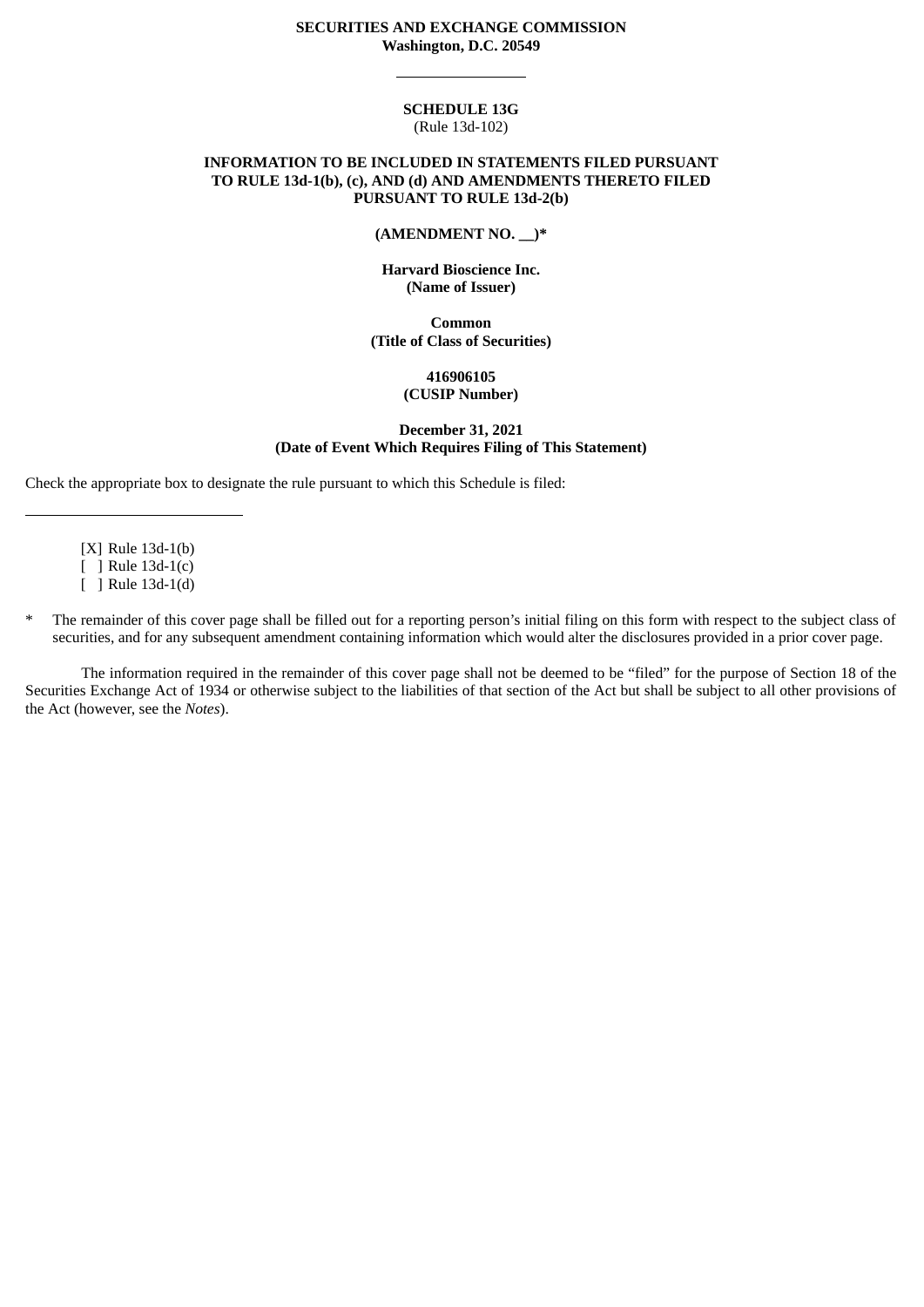| $\mathbf{1}$   |                                      |   | NAMES OF REPORTING PERSONS S.S. OR<br>I.R.S. IDENTIFICATION NOS. OF ABOVE PERSONS |                        |  |  |
|----------------|--------------------------------------|---|-----------------------------------------------------------------------------------|------------------------|--|--|
|                |                                      |   |                                                                                   |                        |  |  |
|                | 82-0566501                           |   |                                                                                   |                        |  |  |
| $\overline{2}$ |                                      |   | CHECK THE APPROPRIATE BOX IF A MEMBER OF A GROUP                                  |                        |  |  |
|                |                                      |   |                                                                                   | $(a)$ [ ]<br>$(b)$ [ ] |  |  |
| 3              | <b>SEC USE ONLY</b>                  |   |                                                                                   |                        |  |  |
|                |                                      |   |                                                                                   |                        |  |  |
|                |                                      |   |                                                                                   |                        |  |  |
| 4              | CITIZENSHIP OR PLACE OF ORGANIZATION |   |                                                                                   |                        |  |  |
|                |                                      |   |                                                                                   |                        |  |  |
|                | Minnesota                            |   |                                                                                   |                        |  |  |
|                |                                      | 5 | <b>SOLE VOTING POWER</b>                                                          |                        |  |  |
|                |                                      |   |                                                                                   |                        |  |  |
|                | <b>NUMBER OF</b>                     | 6 | 2,166,775<br><b>SHARED VOTING POWER</b>                                           |                        |  |  |
|                | <b>SHARES</b>                        |   |                                                                                   |                        |  |  |
|                | <b>BENEFICIALLY</b>                  |   | $\Omega$                                                                          |                        |  |  |
|                | <b>OWNED BY</b>                      | 7 | <b>SOLE DISPOSITIVE POWER</b>                                                     |                        |  |  |
|                | <b>EACH</b>                          |   |                                                                                   |                        |  |  |
|                | <b>REPORTING</b>                     |   | 2,166,775                                                                         |                        |  |  |
|                | PERSON WITH                          | 8 | <b>SHARED DISPOSITIVE POWER</b>                                                   |                        |  |  |
|                |                                      |   |                                                                                   |                        |  |  |
|                |                                      |   | $\Omega$                                                                          |                        |  |  |
| 9              |                                      |   | AGGREGATE AMOUNT BENEFICIALLY OWNED BY EACH REPORTING PERSON                      |                        |  |  |
|                |                                      |   |                                                                                   |                        |  |  |
|                | 2,166,775                            |   | CHECK BOX IF THE AGGREGATE AMOUNT IN ROW 9 EXCLUDES CERTAIN SHARES                |                        |  |  |
| 10             |                                      |   |                                                                                   |                        |  |  |
| 11             |                                      |   | PERCENT OF CLASS REPRESENTED BY AMOUNT IN ROW 9                                   |                        |  |  |
|                |                                      |   |                                                                                   |                        |  |  |
|                | 5.31%                                |   |                                                                                   |                        |  |  |
| 12             |                                      |   | TYPE OF REPORTING PERSON                                                          |                        |  |  |
|                |                                      |   |                                                                                   |                        |  |  |
|                | 1A                                   |   |                                                                                   |                        |  |  |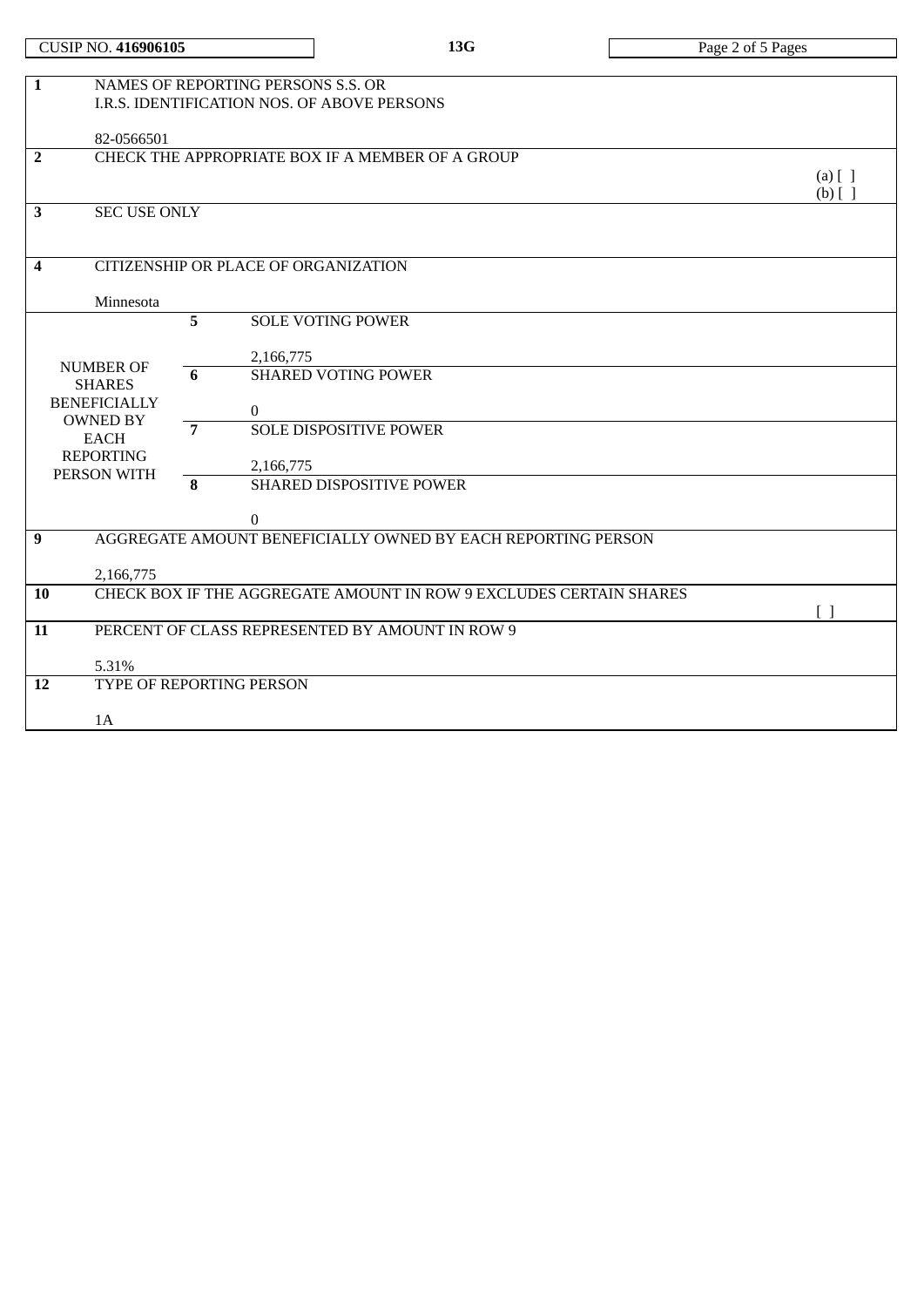| (a)<br>Item 1. | Name of Issuer: |
|----------------|-----------------|
|----------------|-----------------|

Harvard Bioscience Inc.

## (b) **Address of Issuer's Principal Executive Offices:**

84 October Hill rd. Holliston, MA 01746

## Item 2. (a) **Name of Person Filing:**

Punch & Associates Investment Management, Inc.

# (b) **Address of Principal Business Office or, if None, Residence:**

7701 France Ave. So., Suite 300 Edina, MN 55435

## (c) **Citizenship:**

Minnesota

(d) **Title of Class of Securities:**

Common

(e) **CUSIP Number:**

416906105

## Item 3. If This Statement is Filed Pursuant to Rule 13d-1(b), or 13d-2(b) or (c), Check Whether the Person Filing is a:

- (a) [ ] Broker or dealer registered under Section 15 of the Exchange Act.
- (b) [ ] Bank as defined in Section 3(a)(6) of the Exchange Act.
- (c)  $\lceil \ \rceil$  Insurance company as defined in Section 3(a)(19) of the Exchange Act.
- (d) [ ] Investment company registered under Section 8 of the Investment Company Act.
- (e  $[X]$  An investment adviser in accordance with Rule 13d-1(b)(1)(ii)(E);
- (f)  $\lceil$  ] An employee benefit plan or endowment fund in accordance with Rule 13d-1(b)(1)(ii)(F);
- (g)  $\lceil \cdot \rceil$  A parent holding company or control person in accordance with Rule 13d-1(b)(1)(ii)(G);
- (h) [ ] A savings association as defined in Section 3(b) of the Federal Deposit Insurance Act;
- (i)  $\left[ \right]$  A church plan that is excluded from the definition of an investment company under Section 3(c)(14) of the Investment Company Act;
- (i)  $\left[ \right]$  Group, in accordance with Rule 13d-1(b)(1)(ii)(J).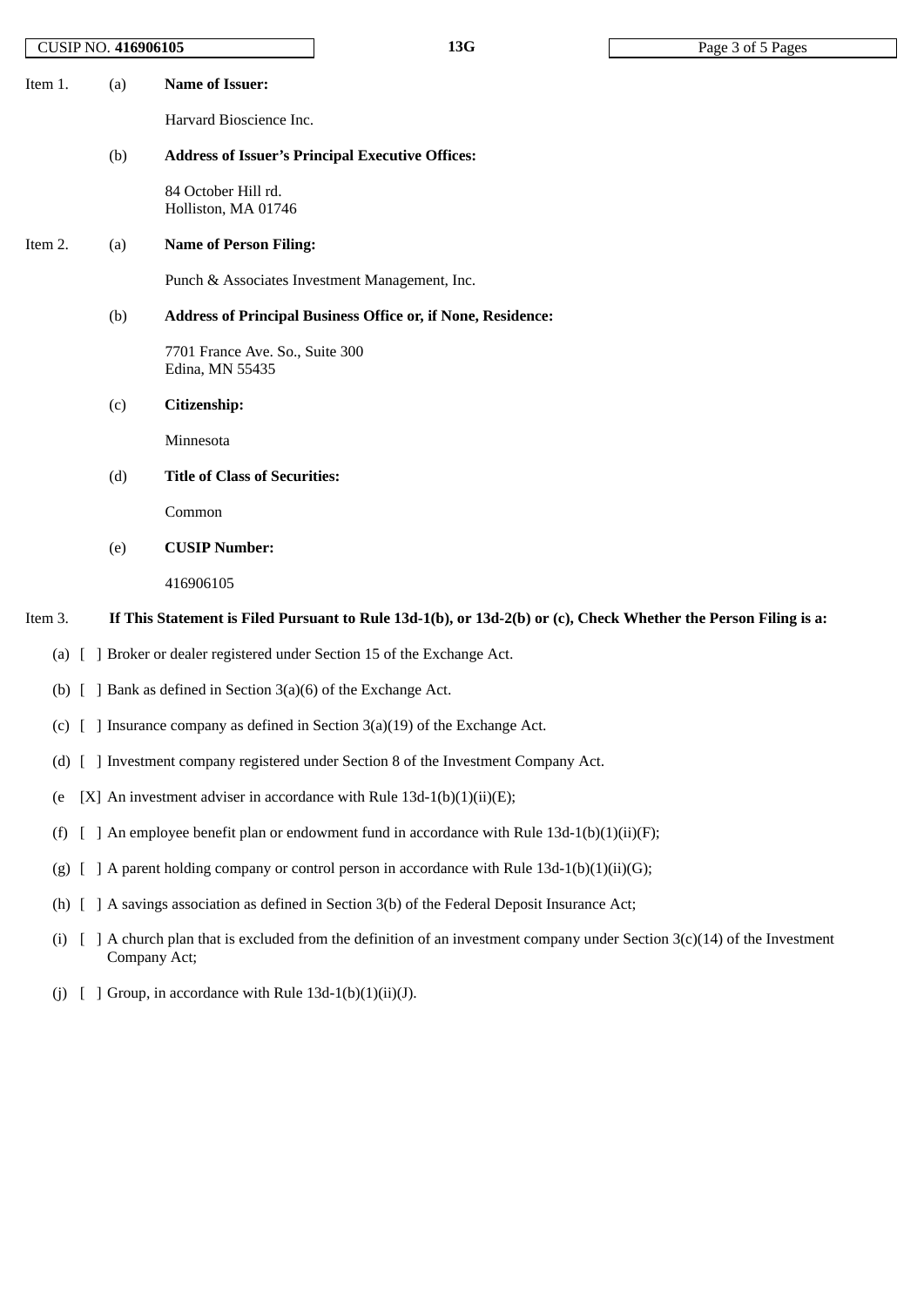| Item 4. |       | Ownership.                                                                                                                                                                                                                                                                         |                |  |  |  |
|---------|-------|------------------------------------------------------------------------------------------------------------------------------------------------------------------------------------------------------------------------------------------------------------------------------------|----------------|--|--|--|
| (a)     |       | Amount beneficially owned:                                                                                                                                                                                                                                                         | 2,166,775      |  |  |  |
| (b)     |       | Percent of class:                                                                                                                                                                                                                                                                  | 5.31%          |  |  |  |
| (c)     |       | Number of shares as to which the person has:                                                                                                                                                                                                                                       |                |  |  |  |
|         | (i)   | Sole power to vote or to direct the vote:                                                                                                                                                                                                                                          | 2,166,775      |  |  |  |
|         | (ii)  | Shared power to vote or to direct the vote:                                                                                                                                                                                                                                        | $\overline{0}$ |  |  |  |
|         | (iii) | Sole power to dispose or to direct the disposition of:                                                                                                                                                                                                                             | 2,166,775      |  |  |  |
|         | (iv)  | Shared power to dispose or to direct the disposition of:                                                                                                                                                                                                                           | $\mathbf{0}$   |  |  |  |
| Item 5. |       | <b>Ownership of Five Percent or Less of a Class.</b><br>If this statement is being filed to report the fact that as of the date hereof the reporting person has ceased to be the beneficial<br>owner of more than five percent of the class of securities, check the following [ ] |                |  |  |  |
| Item 6. |       | Ownership of More than Five Percent on Behalf of Another Person.                                                                                                                                                                                                                   |                |  |  |  |
|         |       | Not applicable                                                                                                                                                                                                                                                                     |                |  |  |  |
| Item 7. |       | Identification and Classification of the Subsidiary Which Acquired the Security Being Reported on by the Parent<br><b>Holding Company or Control Person.</b>                                                                                                                       |                |  |  |  |
|         |       | Not applicable                                                                                                                                                                                                                                                                     |                |  |  |  |
| Item 8. |       | <b>Identification and Classification of Members of the Group.</b>                                                                                                                                                                                                                  |                |  |  |  |
|         |       | Not applicable                                                                                                                                                                                                                                                                     |                |  |  |  |
| Item 9. |       | <b>Notice of Dissolution of Group.</b>                                                                                                                                                                                                                                             |                |  |  |  |

CUSIP NO. **416906105 13G** Page 4 of 5 Pages

Not applicable